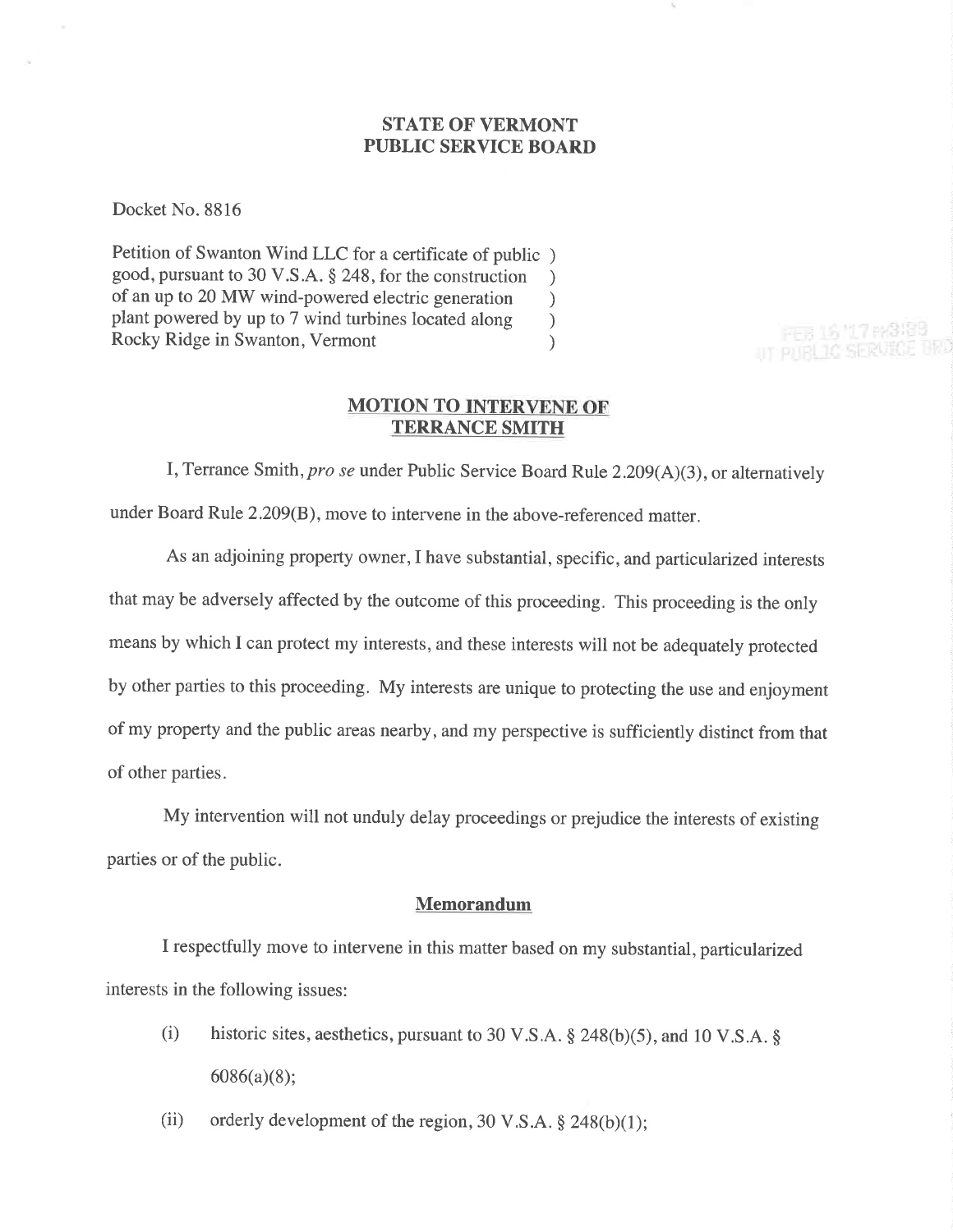For example, the Board has found particularized interest based on the following:

- 1. habitat and natural resources involving deer and black bear; $<sup>2</sup>$ </sup>
- 2. aesthetics based on proximity to the proposed project;<sup>3</sup> and
- 3. stewardship, use, and enjoyment of public resources; $<sup>4</sup>$ </sup>

In proceedings under 30 V.S.A. \$ 248, the Board does not consider interests in private

property.<sup>5</sup>

# II. Potential Impact of the Project on Terrance Smith's Interests

I move to intervene in this matter based on the following facts and applicable law:

# 1. Terrance Smith's Property

I reside at2070 Sheldon Road (Route 105) in the Town of Swanton, Vermont (mailing address: St. Albans). My home adjoins the property of Alan and Kim Bourbeau who would lease portions of their land to enable installation of up to four of the seven 499-foot wind turbines proposed in this Project. The Bourbeaus' land was previously owned by my family but sold due to financial debt; it still has great sentimental value to me. The turbines would be constructed 0.7 miles (3,696 feet) from my home. Due to the location of my property relative to the Bourbeaus' property,I consider myself an adjoining landowner to the Project.

# 2. Historic Sites: Aesthetics

My home has been identified by Petitioner as resource #25 on the Above-Ground Historic Resources Evaluation Report prepared by Suzanne Jamele. Exh. SW-SJ-2. The house is known as the Button-Smith House, c. 1820 (SR#4). It is believed that during the Civil War, Confederate raiders of Saint Albans stayed here before the raid, as it was a stagecoach inn at that time. I will be working with the Saint Albans Historical Society to confirm this fact, and I am considering applying for inclusion in the National Historic Register. Installation of the turbines likely would harm that prospect.

<sup>&</sup>lt;sup>2</sup> Application of Seneca Mountain Wind, LLC, Docket No. 7867, Order of 10/12/12, at 2-4, 16-17; Id., Order of 8/9/13, at 6.

<sup>&</sup>lt;sup>3</sup> Petition of Barton Solar LLC, Docket No. 8148, Order of  $1/21/14$ , at 3-4.

Joint Petition of Green Mountain Power Corporation, Vermont Electric Cooperative, Inc., and Vermont Electric Power Company, Inc., Docket No. 7628, Order of 9/3/10, at 12-13.<br><sup>5</sup> Vt. Elec. Power Co. v. Bandel, 135 Vt. 141, 145 (1977) ("Proceedings under 30 V.S.A. § 248 relate only to

the issues of public good, not to the interests of private landowners who are or may be involved.").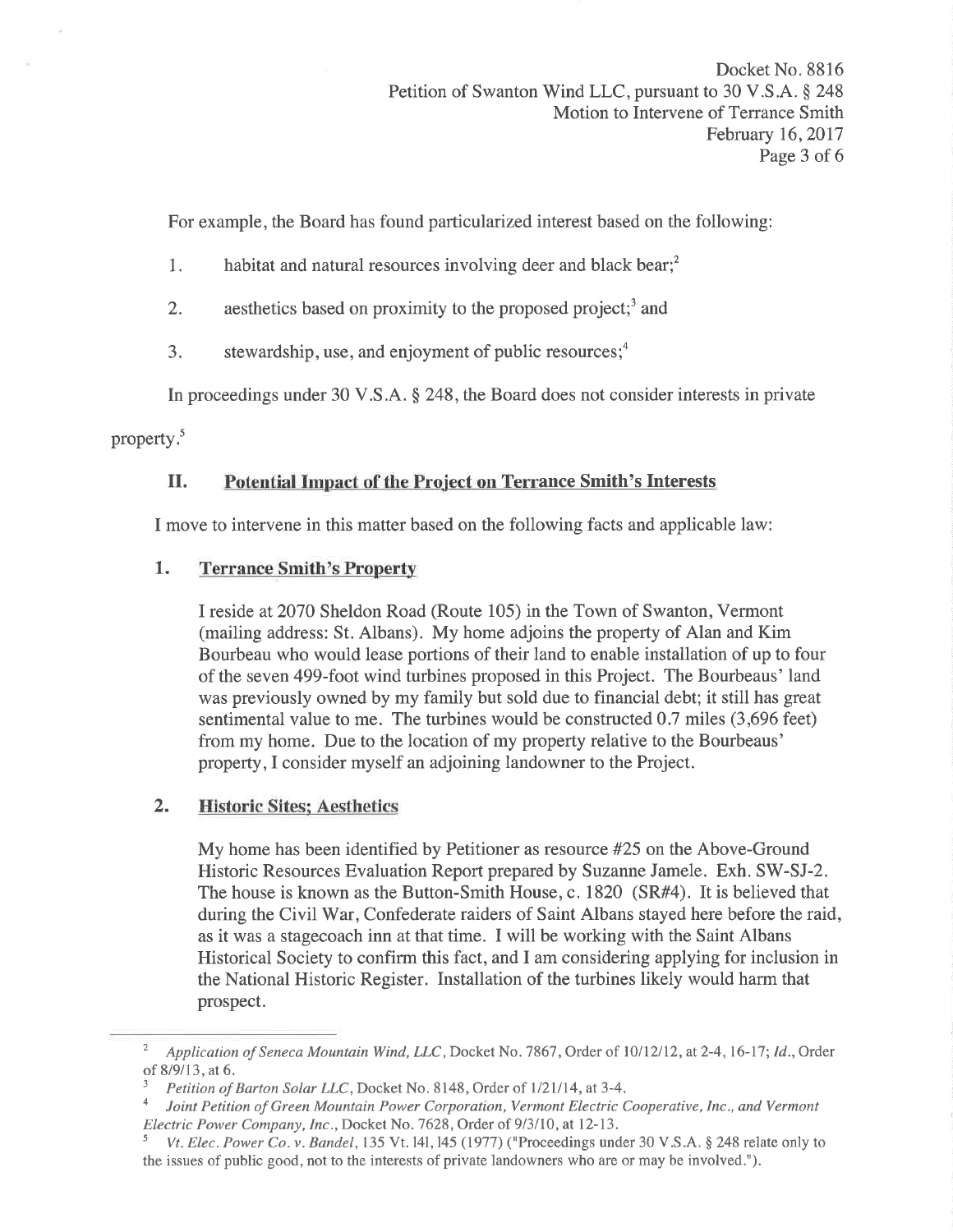In assessing the visibility of the Project from my house, Ms. Jamele states: "Because the house is at the foot of the hill and surrounded by trees and other structures, the project is not likely to be visible, or would be seen only to a very limited extent, from the house." This opinion fails to note that the main entrance to the house is via the porch on the south side from which the turbines would be visible. Furthermore, the trees that Ms. Jamele references are deciduous and thus would be leafless six months of the year.

۰.

Additionally, Ms. Jamele states: "Due to the proximity of the project and the open land in the vicinity of the building, the project would be a back drop to this property when driving on busy State Route 105." If Ms. Jamele is referring to driving south on Route 105, from Russell Road the Project would dominate the view and distract from the site of my home which was selected for building 197 years ago. Placing Ms. Jamele's "back drop" analysis in perspective, the elevation of Rocky Ridge is approximately 500 feet above Route 105, therefore the 499-foot turbines would effectively double the height of the ridge.

If installed, the turbines would loom over my home, and the noise from them would be audible to me and my guests. The Project would destroy the visual beauty, and disrupt the solitude, that I enjoy in my backyard. Likewise the Project would have an impact on neighbors, and on the public in surrounding areas.

In sum, construction and operation of the Project would affect my enjoyment and the public's appreciation of my historic home, and the surrounding scenic views and natural setting, including public areas such as Fairfield Pond, the Missisquoi Valley Rail Trail, and nearby roads. As a long-time adjoining landowner, and owner of a historic home,I have a unique interest and perspective that would not necessarily be represented by other parties, and which may be useful to the Board in determining the outcome of this proceeding.

Therefore, I respectfully move to intervene under the applicable criteria provided in: 10 V.S.A.  $\S$  6086(a)(8) (scenic beauty, aesthetics, historic sites); and 30 V.S.A.  $\S$  $248(b)(5)$  (aesthetics, historic sites).

## 3. Orderly Development: Economic Benefit to the State

I am getting close to retirement; all I have worked for is invested in my house. If the Project is approved and constructed, my investment will be depreciated without any compensation.

I understand that in this proceeding my interest in private property may not be considered, however I assert that the Project would not only affect the value of my home, but rather all the homes in the surrounding area thereby affecting the regional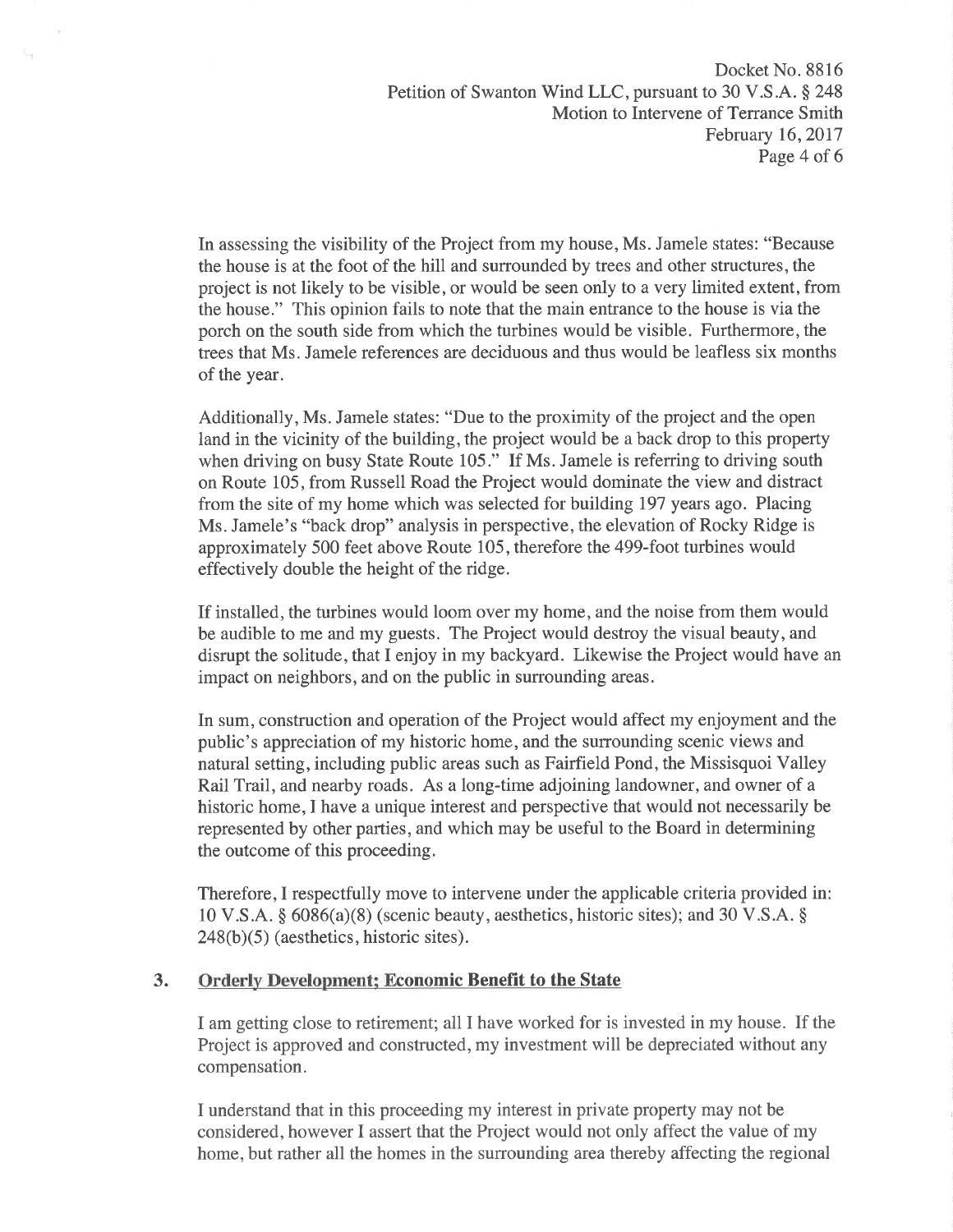and statewide economy. The Project in disrupting this rural residential setting would interfere with the orderly development of the region.

Furthermore, if the Project were approved, decommissioning money must be set aside in order to remove the turbines at the end of their twenty-year life span. However twenty years of operating the Project, i.e., until 2037, falls short of the year 2050 which is the generation target date set by Northwest Regional Planning Commission. Northwest Regional Draft Energy PIan,101712016, Section IV, Figure 4.10,at34.

As a longstanding adjoining neighbor, resident of Vermont, and owner of a historic home, I have a particular interest and perspective in the orderly development of the region, and in the statewide economy, that may be useful to the Board in determining the outcome of this proceeding. Therefore I move to intervene on these issues.  $§$  248(b)(1), and (4), (orderly development, economic benefit to the state).

# 4. Public Health and Safety

My family has lived in my home for 64 years, and I still reside here, as I have for 47 years. My home is my sanctuary, as I work six days a week, twelve hours a day driving a tractor-trailer. Noise at night from the proposed turbines, and shadow flicker on moonlit nights, would disrupt my sleep and place at risk my safety and the safety of the public.

Additionally, my home is nearly 200 years old, and it sits on the original foundation. The blasting required to install the Project on Rocky Ridge may crack the foundation or the walls of my house, or otherwise damage my home. Likewise, the potable water that is provided to my home by an artesian well may be affected by the blasting, construction, or operation of the Project.

Therefore, as the Project may interfere with my restorative sleep, or may damage the foundation, walls, or well in my home, the Project poses a risk to health and safety. Thus as no other party would adequately represent these interests, I should be allowed to intervene on this issue.  $\S$  248(b)(5) (public health and safety).

## 5. Water Quality

As previously stated,I am concerned that blasting associated with the Project may affect the integrity of my well. Also I am concerned that such blasting, or other construction or operation of the Project, may affect the quality or volume of my drinking water.

Furthermore, there is a brook that runs through the Bourbeaus' property behind my home, and I am concerned that the run-off from construction or operation of the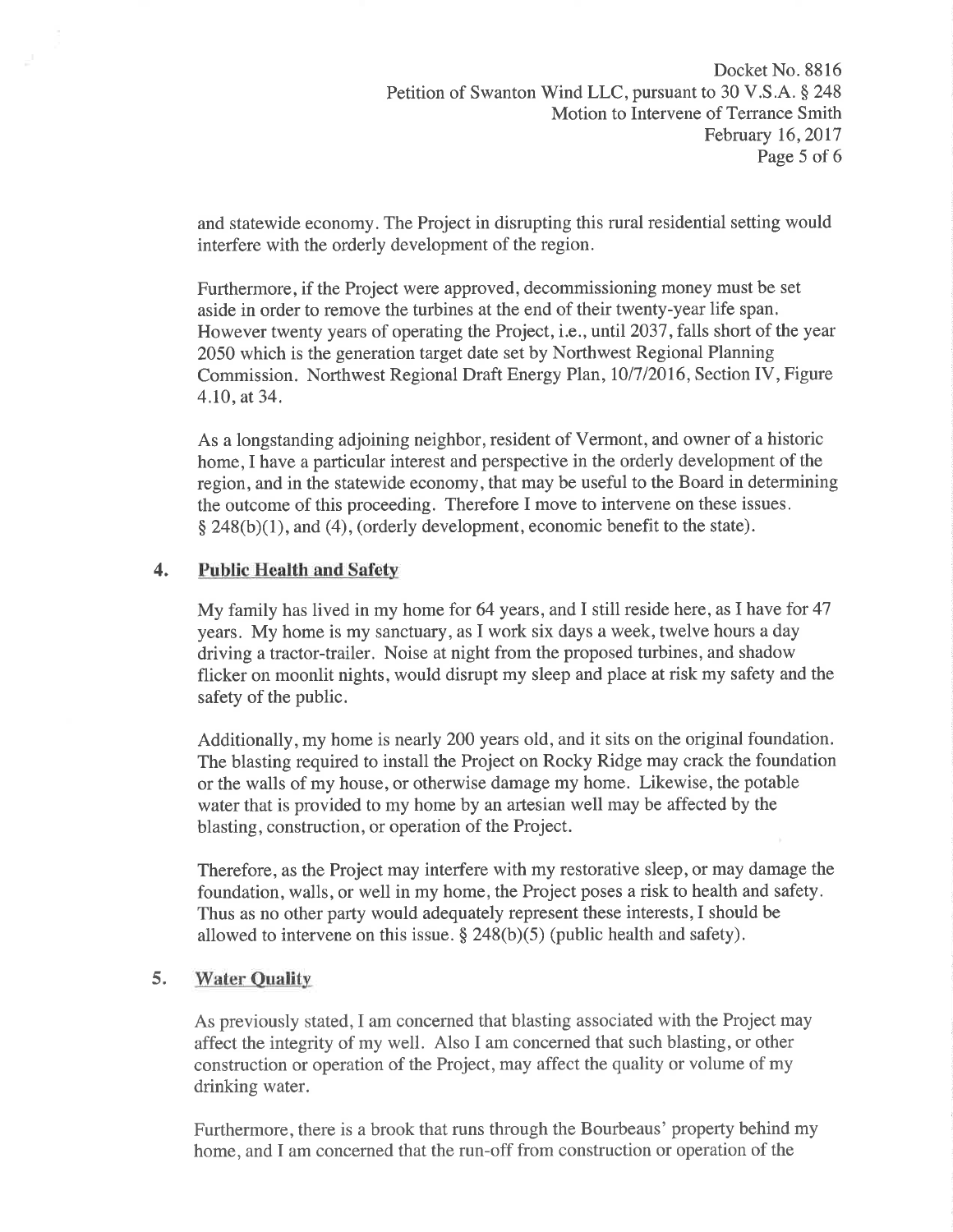Project on Rocky Ridge would affect the natural drainage patterns around my property, and affect the drainage work that I have completed around my home

Therefore, as a long-time neighbor concerned over the quality of water in my well, and around my land and home, I move to intervene on this issue.  $\S 6086(a)(1)$ , (3), and (4).

# III. Conclusion

I assert that while this Project is purported to advance the public good, it also raises

significant concerns over the public interest. Therefore, in order to protect myself, and my

neighbors throughout the State,I should be allowed upon the evidence presented herein to

intervene in this proceeding.

Respectfully submitted this 16'h day of February,2017

By:

Jerrance Smith

Terrance Smith 2070 Sheldon Rd. St. Albans, VT 05478 (802) 524-0915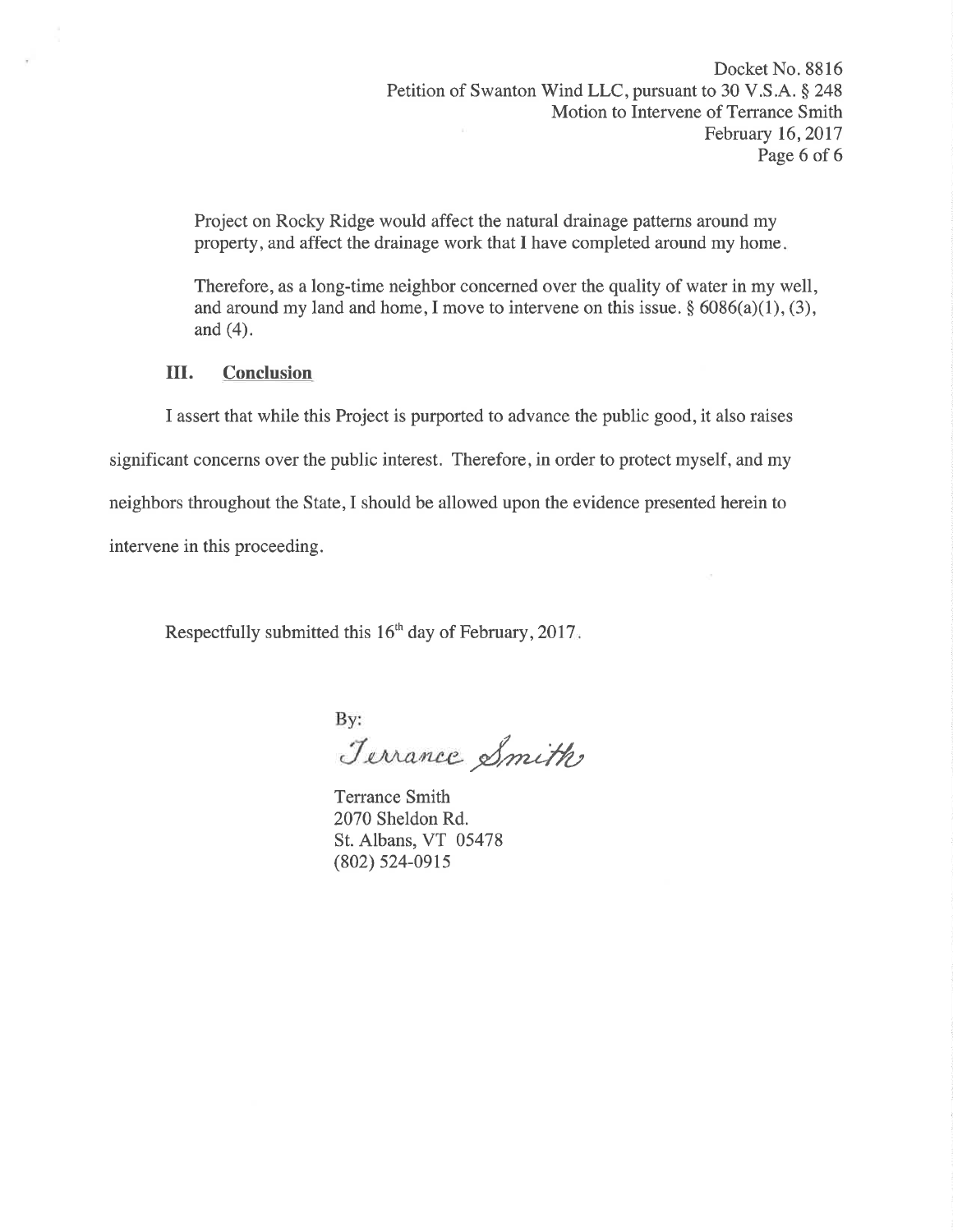### STATE OF VERMONT PUBLIC SERVICE BOARD

Docket No. 8816

Petition of Swanton Wind LLC for a certificate of public ) good, pursuant to 30 V.S.A. \$ 248, for the construction ) of an up to 20 MW wind-powered electric generation <br>plant powered by up to 7 wind turbines located along  $\qquad)$ plant powered by up to 7 wind turbines located along (a) Rocky Ridge in Swanton. Vermont (b) Rocky Ridge in Swanton, Vermont )

#### CERTIFICATE OF SERVICE

We, Brian and Penny Dubie, et.al., certify that on February 16, 2017, copies of the foregoing Notices of Appearance, and Motion to Intervenes of Brian and Penny Dubie, Jeanne Royer, Judith and Patrick Luneau, Karen and Leo McLaughlin, Sally and Bruce Collopy, Kaye and Frank B. Mehaffey, Jr., Terrance Smith, David A. Goodrich, Robert Perkins, Patricia Messier, Sarah & Ed Ferguson, Ian and Danielle Garrant, Curtis Swan and Sara Luneau-Swan, Dan and Nancy Dunne, Erynn & Tyrell Boudreau, Dennis Hendy and Diane Bell, Mary and Mark Bushey, Steve Woodward, Kenneth Fox, Michelle and Luc Deslandes, David Butterfield, Bradley Stott and Jennifer Belanger, Clark and Carol Palmer, Paula Pearsall, Greg Pierce and Paula Kane, Mark and Marianne Dubie, Marie and Gil Tremblay, Patricia Rainville and John Smith, Kevin and Dolores Nichols, Jessica Decker and Lance Desautels, Suzanne Seymour, Mary Hunter, Todd Poirier in the above-referenced matter, were served via First-Class U.S. Mail on the interested persons designated in the following Service List.

Respectfully submitted this  $16<sup>th</sup>$  day of February, 2017.

By:  $\sqrt{u}$ hel Dubio

Brian Dubie Penny Dubie 770 McKenzie Road Fairfield, VT 05455 (802) 734-1877  $p$ ennydubie@gmail.com